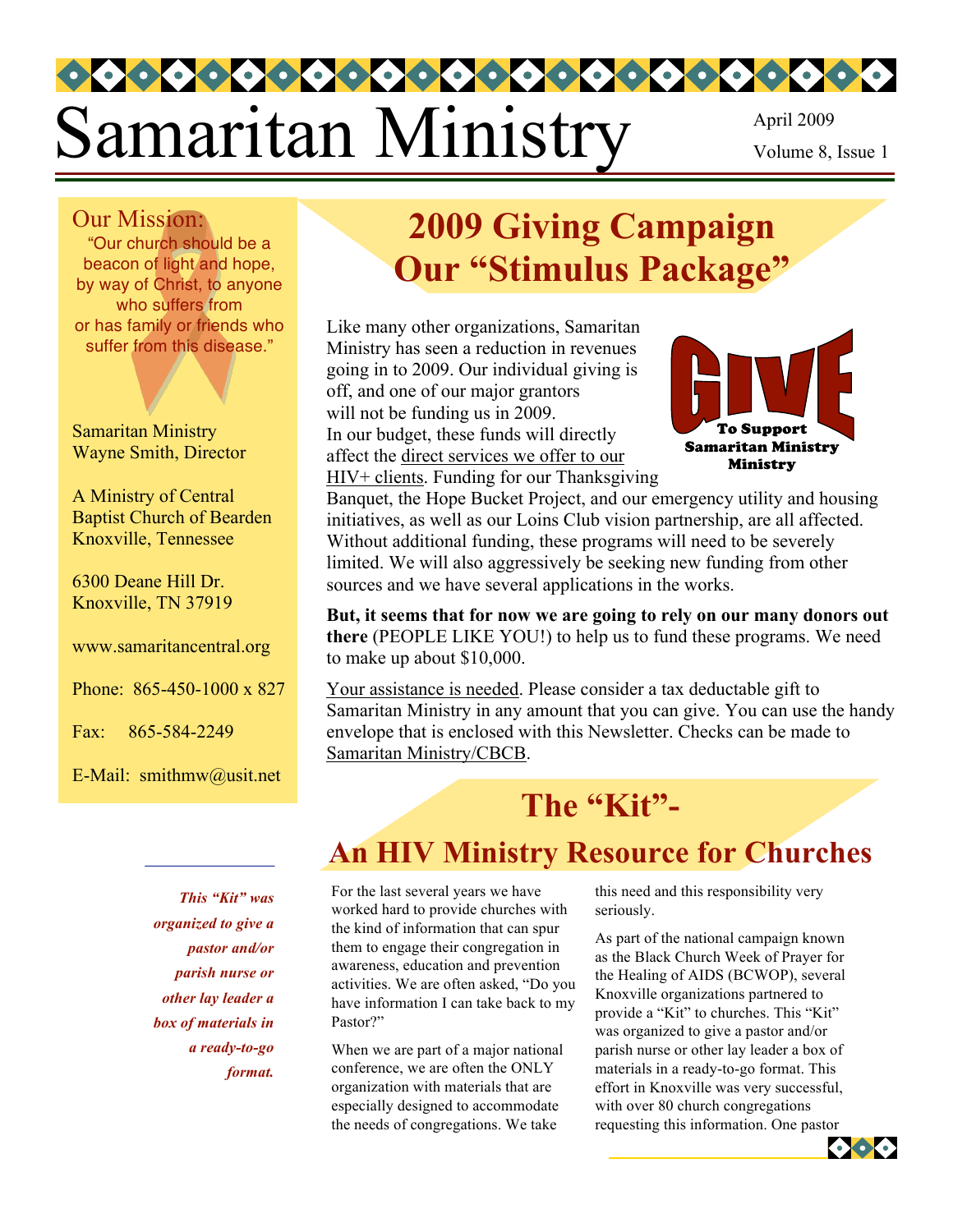# **The "Kit" Ministry Resource (con't)**

held up pamphlets from his Kit during a Sunday sermon. Impressive.

Our desire for 2009 is to update and remake this HIV Ministry Resource for Churches so it will be appropriate for any congregation to use. We intend to make this our main education and prevention focus for 2009.

Of course, you will want to order one for your congregation!

Kits will be made available beginning this summer and can be ordered using the form included with this Newsletter.

Contents of the Kit include:

- 1 World AIDS Day DVD
- 1 HIV Educational Game For Teens Includes: 25 Questions, 25 answers, 25 cards, bag of candy, instructions
- 1 Pastor's Packet Including: Pastor's letter, Finding Hope & Compassion, Prayers for Encouragement, 7- Day Devotional Guide, Samaritan Ministry brochure, Samaritan Model
- 1 Letter to Parish Nurse or ministry leader
- 25 Christian Response to AIDS booklet
- 25 Abstinence Quiz
- 25 HIV Facts

#### **CROI Conference Update** federal aid than in the rest of the country and  $\frac{1}{200}$ The Conference on Retroviruses and Opportunistic Infections

The CROI conference in February was held in Montreal and  $\frac{2}{2}$ we have gathered highlights from press reports and from a colleague who was in attendance at this conference. There are several developments that are important in terms of understanding the long-term health and well-being of people living with HIV. For more information on CROI, go online at www.aidsmeds.com/archive/February\_2009\_2297.shtml. Here are a few highpoints.

*"There are now multiple lines of evidence supporting the earlier intervention of treatment than is currently recommended."*

- 1. HIV microbicides, gels or creams that block HIV transmission, have been researched for some time, but with disappointing results. The first promising news in many years comes from two studies with two different agents, Pro 2000/5, and an antiviral drug combination of tenofovir and emtricitabine.
- There are now multiple lines of evidence supporting the earlier initiation of antiretroviral (ARV) therapy than currently is recommended. Some studies confirm that starting treatment earlier than is currently recommended may increase rates of disease-free survival among HIV-positive people. Changes in the guidelines, however, will have to wait for more exhaustive study. Current guidelines call for initiation of therapy with a CD4 count below 350.
- 3. Half of the deaths in people with HIV are from something other than AIDS. Testifying to the success of antiretroviral (ARV) therapy, US death rates have plummeted since the early 1990s.
- 4. HIV treatment reduces, but does not eliminate the transmission of HIV. HIV-positive people taking antiretroviral treatment have a significantly lower risk of transmitting the virus to others.

# **Another New Partnership**

Partnerships are what we are all about! Samaritan Ministry has entered into a new partnership with Helen Ross McNabb Center and Knox Area Rescue Ministries, to offer HIV testing and education at their new Welcome Center. The Welcome Center is part of KARM's effort to conquer chronic homelessness. We will work with HRMC to offer regular HIV education classes as well as Ora-Quick rapid HIV testing. We begin at the end of April.



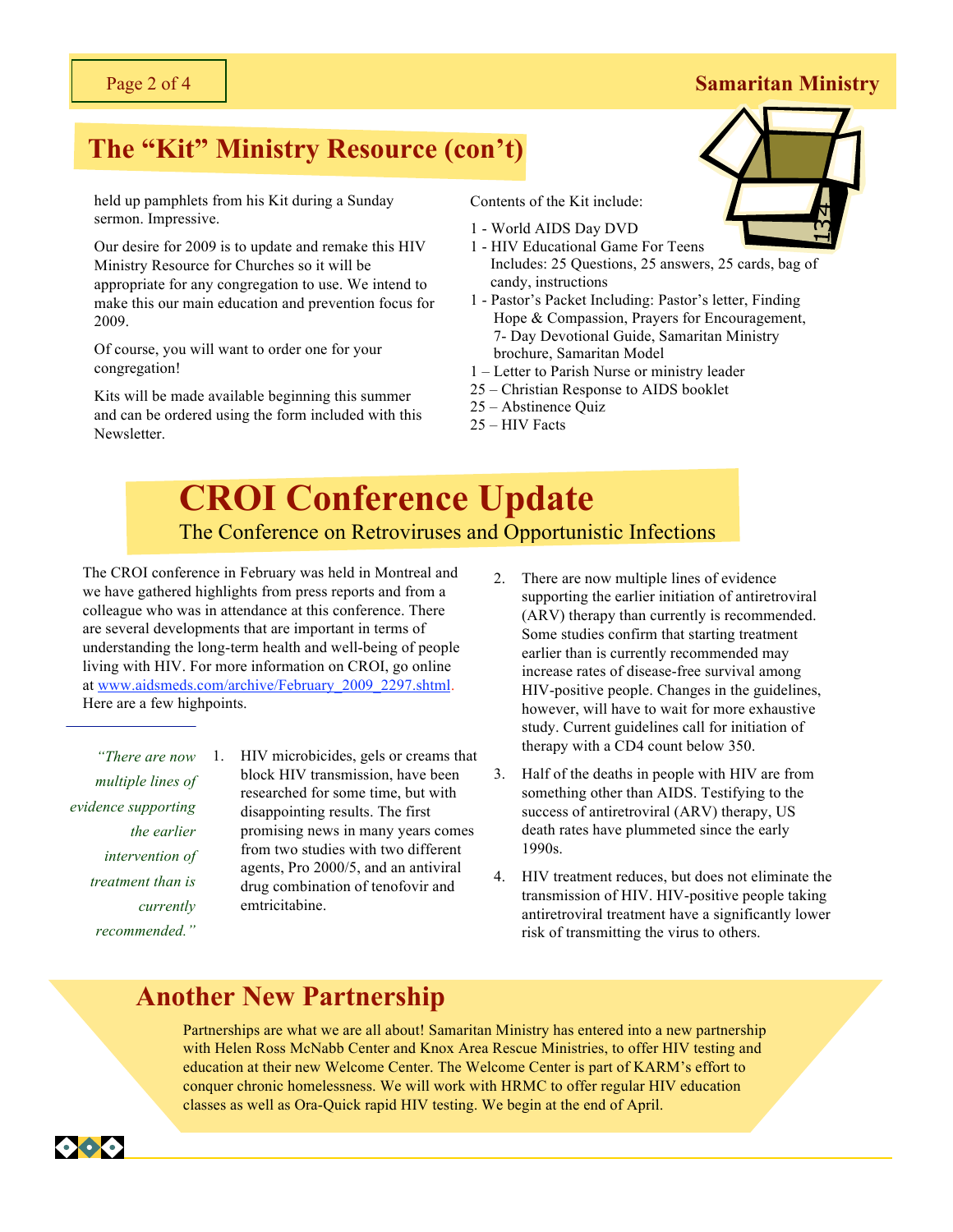### **Dates & Events:**

**First Tuesday HIV Support Group** for men & women (monthly – call for details) **First Monday Women's Group** (monthly – call for details) April 1, 2, 3 Teaching at **Baptist College of Health Sciences**, Memphis April 6 Lecture for **UT Department of Nursing**, Knoxville April 15 Lecture for **American Leprosy Missions**, Greenville, SC April 18 **Tennessee CBF** Annual Meeting, Nashville May 9 Lecture for **Baptist Medical & Dental Fellowship**, Pigeon Forge, TN June 2 **Samaritan Cookout** – (call for details) June 2 & 3 **Cooperative Baptist Fellowship** National General Assembly (Houston) Samaritan Ministry will sponsor a panel/workshop on HIV/AIDS. August 20 Samaritan Ministry presentation on HIV/AIDS for **Compassion Coalition** (Knoxville) August 24, 25 **CDC Prevention Conference** (Atlanta) October 28-31 **US Conference on AIDS** (San Francisco)

December 3 – **Samaritan Ministry World AIDS Day Event** 

## **The Inner Circle**

In a partnership with WordPlayers, a Knoxville based Christian Theater Group, we have coproduced an HIV Prevention drama for teens called *The Inner Circle*. This drama premiered at our Middlebrook Pike facility on April  $5<sup>th</sup>$ , and was presented in 3 Knox County High Schools on April 6,7 and 8 to more than 750 students. Four fine actors brought this drama to life as Sarah discovers her HIV status and deals with her three best friends. Playwright, Patricia Loughrey has used her script to share the trauma of a new HIV diagnosis, yet she also is able to teach most of the important prevention information in the process.

Our drama was well received by the Knox County Schools students and staff and we hope that this trial run will lead to another production next year.

We owe a debt of gratitude to the **East Tennessee AIDS Fund** of the East Tennessee Foundation for providing the finances to undertake the production of this drama.



 $299$ 



Sarah (seated) tells her friends she has tested positive for HIV. Cast members included (L-R) Patrick Kimberlin, Seth Crowe, Jenna Purdy, and Alysha Cantrell.